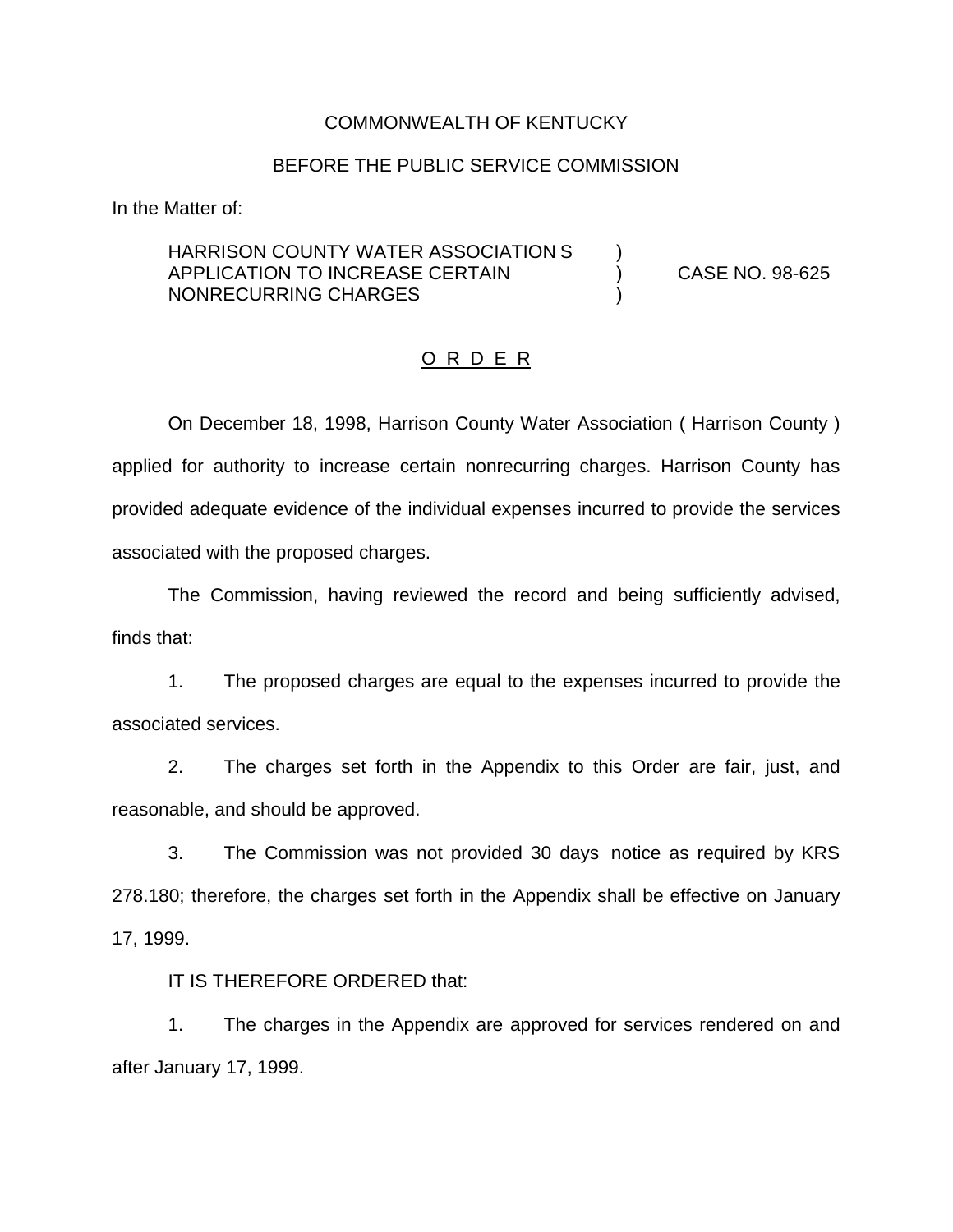2. Within 30 days, Harrison County shall file its revised tariff sheet setting out the charges approved in this Order.

Done at Frankfort, Kentucky, this 15<sup>th</sup> day of January, 1999.

By the Commission

ATTEST:

Executive Director

\_\_\_\_\_\_\_\_\_\_\_\_\_\_\_\_\_\_\_\_\_\_\_\_\_\_\_